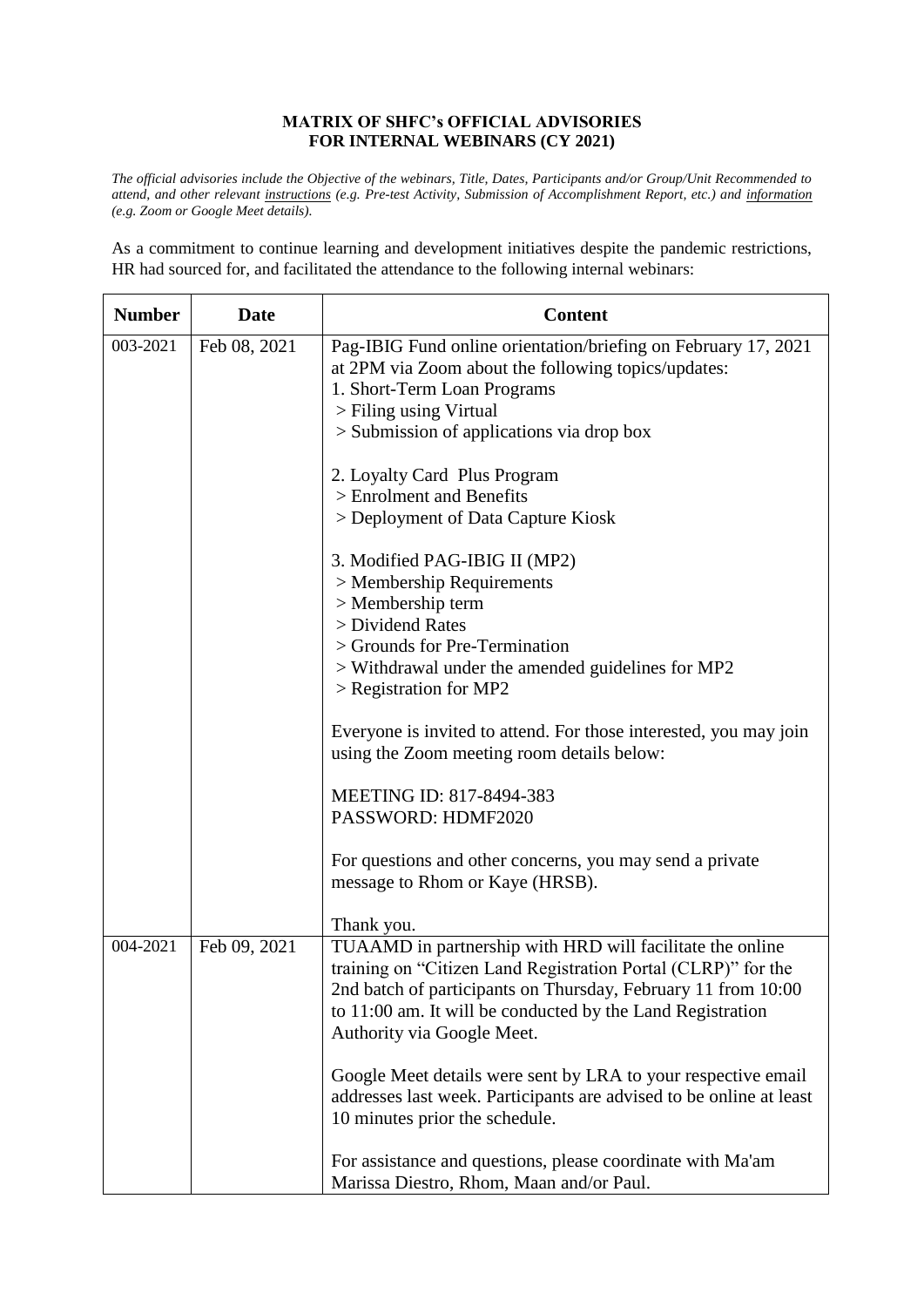|                                                          |                                                                              | Thank you.                                                                                                                                                                                                                                                                                                                                                                                                                           |
|----------------------------------------------------------|------------------------------------------------------------------------------|--------------------------------------------------------------------------------------------------------------------------------------------------------------------------------------------------------------------------------------------------------------------------------------------------------------------------------------------------------------------------------------------------------------------------------------|
| 005-2021                                                 | Feb 10, 2021                                                                 | Information and Communications Technology Department will<br>be conducting an online orientation on the "Report Writer<br>System" in four (4) batches on February 17 and 18, 2021.                                                                                                                                                                                                                                                   |
|                                                          |                                                                              | Please see attached Memorandum for additional details.<br>For questions or other related concerns, you may send a direct<br>message to Crismanilet or Sarah of ICTD.                                                                                                                                                                                                                                                                 |
|                                                          |                                                                              | Thank you.<br><i>*Memo Report Writer Training 1-2</i>                                                                                                                                                                                                                                                                                                                                                                                |
| 007-2021<br>008-2021<br>010-2021<br>011-2021<br>012-2021 | Feb 18, 2021<br>Feb 21, 2021<br>Feb 22, 2021<br>Feb 23, 2021<br>Feb 26, 2021 | HRDD is facilitating a webinar on "Mental Health: Managing<br>Stress and Pressure At Work for Batches 1-4 on February 18 and<br>19, Batches 1-4 on February 18 and 19, Batches 5-6 on February<br>22, Batches 7-8 on February 23, Batches 9-10 on February 24,<br>and Batches 11-12 on February 26 from 9:00AM-12:00NN (1st<br>run), and 2:00-5:00PM (2nd run). Please refer to the attached list<br>of participants for each batch. |
|                                                          |                                                                              | HRDD will send the Training Nomination Form, Attendance<br>Link and Zoom meeting room details via email. Participants are<br>advised to be online at least 10 minutes prior the schedule.                                                                                                                                                                                                                                            |
|                                                          |                                                                              | For inquiries and other concerns, you may send a private/direct<br>message to Rhom, Maan or Paul.                                                                                                                                                                                                                                                                                                                                    |
|                                                          |                                                                              | Thank you.                                                                                                                                                                                                                                                                                                                                                                                                                           |
| 020-2021                                                 | Mar 19, 2021                                                                 | HRDD, in partnership with GPPB, is facilitating an online<br>training on "Updates and Issuances on R.A. 9184" for Batch 1 on<br>March 22-26, 2021 from 1:00-5:00PM.                                                                                                                                                                                                                                                                  |
|                                                          |                                                                              | ZOOM Meeting Room, Registration Links via GPPB-OTMS,<br>and Control Number were already sent to the participants'<br>respective emails. Do not forget to register 3 days before the<br>scheduled training. You may also post your questions in advance<br>via GPPB-OTMS.                                                                                                                                                             |
|                                                          |                                                                              | Moreover, HRDD will send the Training Nomination Form, and<br>Attendance Links to your emails. Participants are advised to be<br>online at least 10 minutes prior the schedule.                                                                                                                                                                                                                                                      |
|                                                          |                                                                              | For inquiries and other concerns, you may send a private/direct<br>message to Rhom, Maan or Paul.                                                                                                                                                                                                                                                                                                                                    |
|                                                          |                                                                              | Thank you.                                                                                                                                                                                                                                                                                                                                                                                                                           |
| 027-2021                                                 | April 11, 2021                                                               | The online training on the "Updates and Issuances on R.A. 9184"<br>by GPPB will be conducted for the 2nd batch of participants on<br>April 12-16, 2021 from 1:00PM to 5:00PM.                                                                                                                                                                                                                                                        |
|                                                          |                                                                              | ZOOM Meeting Room, Registration Links via GPPB-OTMS,                                                                                                                                                                                                                                                                                                                                                                                 |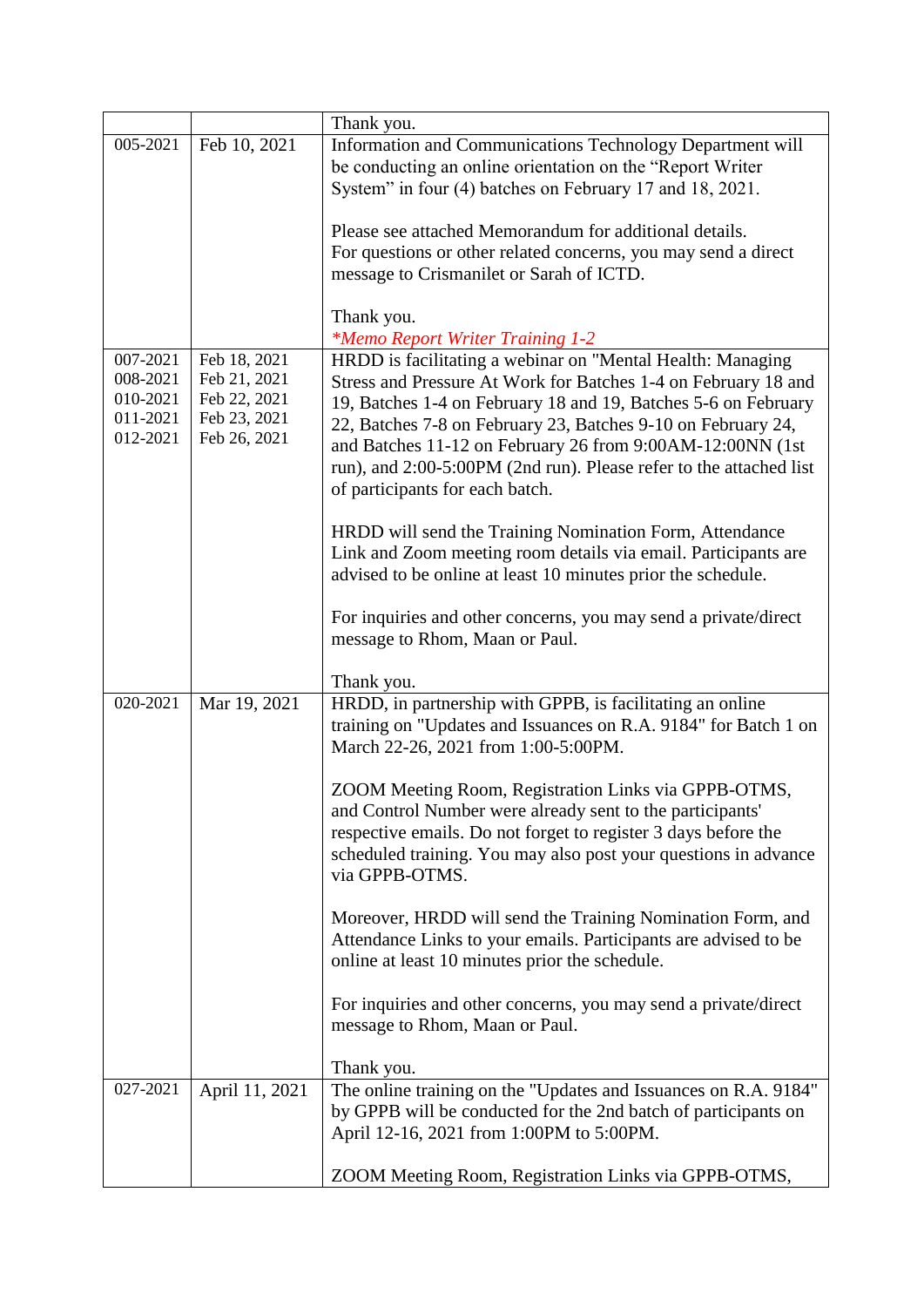|                                  |                                                 | and Control Number were already sent to your respective emails.<br>Please ensure to register three (3) days before the scheduled<br>training. You may also post your questions in advance via                                                                                                                      |
|----------------------------------|-------------------------------------------------|--------------------------------------------------------------------------------------------------------------------------------------------------------------------------------------------------------------------------------------------------------------------------------------------------------------------|
|                                  |                                                 | GPPB-OTMS.                                                                                                                                                                                                                                                                                                         |
|                                  |                                                 | Also, HRDD will e-mail the Training Nomination Forms, and<br>Attendance Links. Participants are advised to be online at least<br>15 minutes prior the schedule.                                                                                                                                                    |
|                                  |                                                 | For inquiries and other concerns, you may send a private/direct<br>message to Paul, Maan or Rhom.                                                                                                                                                                                                                  |
|                                  |                                                 | Thank you.                                                                                                                                                                                                                                                                                                         |
| 031-2021                         | April 27, 2021                                  | In line with the PCW's Memorandum Circular 2018-14 on the<br>Revised Guidelines for the Preparation of GAD Agenda, GAD<br>Unit will facilitate the conduct of a 3-day online Writeshop from<br>April 28 to 30, 2021, from 8:30 am onwards via Zoom.                                                                |
|                                  |                                                 | For questions and other concerns, the participants may send a<br>direct message to any of the GFPS Secretariat.                                                                                                                                                                                                    |
|                                  |                                                 | Thank you.                                                                                                                                                                                                                                                                                                         |
| 020-2021<br>027-2021<br>033-2021 | March 19, 2021<br>April 11, 2021<br>May 8, 2021 | The 3rd batch for the webinar on the "Updates and Issuances on<br>R.A. 9184" will be facilitated by the Government Procurement<br>Policy Board (GPPB) Batch 1 on March 22-26, Batch 2 on April                                                                                                                     |
|                                  |                                                 | 12-16, and Batch 3 on May 10-17, 2021 from 1:00 to 5:00 PM<br>via Zoom.                                                                                                                                                                                                                                            |
|                                  |                                                 | Kindly register three (3) days before the scheduled webinar date<br>to ensure inclusion. The Zoom Meeting Room details, Control<br>Number, and Registration Links via GPPB-OTMS have been<br>emailed to all the participants. Additional queries and<br>clarifications may be posted in advance through GPPB-OTMS. |
|                                  |                                                 | Moreover, HRDD will send the Training Nomination Forms and<br>Attendance Links thru email. Participants are advised to be<br>online at least 15 minutes prior the schedule.                                                                                                                                        |
|                                  |                                                 | For inquiries and other concerns, you may send a private/direct<br>message to Paul, Maan, or Rhom.                                                                                                                                                                                                                 |
|                                  |                                                 | Thank you.                                                                                                                                                                                                                                                                                                         |
| 035-2021                         | May 11, 2021                                    | Please be informed that there will be an Orientation on the Work<br>From Home Attendance Monitoring System (WFHAMS) on<br>May 12 and 14, 2021, to be pilot run on May 17, 2021 for all<br>employees.                                                                                                               |
|                                  |                                                 | Attached is the Memorandum for the orientation schedules, and<br>the Zeus (WFHAMS) User guide for reference.<br>For questions or concerns, you may send a direct message to                                                                                                                                        |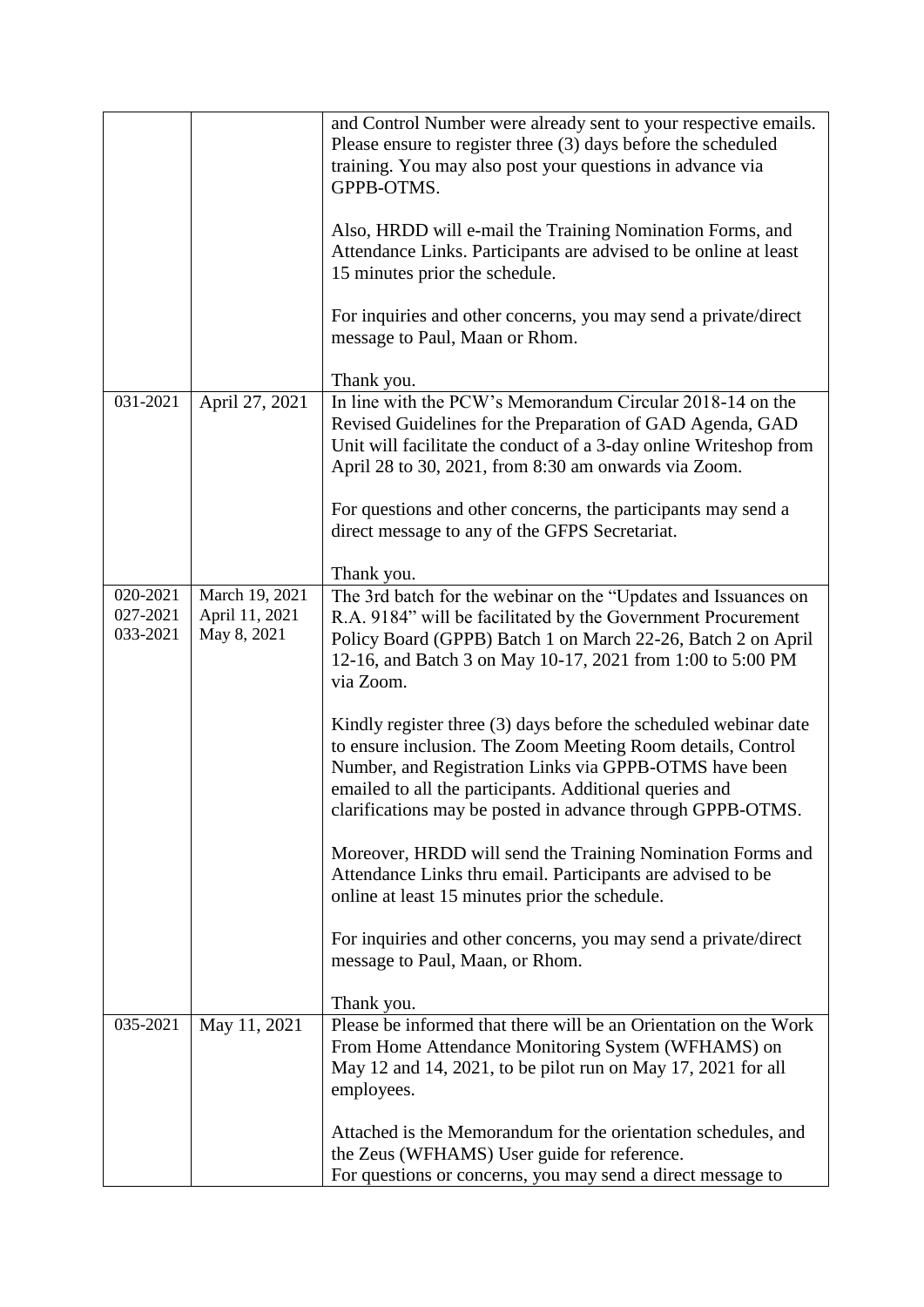|          |                    | Darlene or Rochelle of HRSB.                                                                                                                                                                                                                                            |
|----------|--------------------|-------------------------------------------------------------------------------------------------------------------------------------------------------------------------------------------------------------------------------------------------------------------------|
|          |                    |                                                                                                                                                                                                                                                                         |
|          |                    | Thank you.<br>*Memo-re-WFHAMS-05.11.2021                                                                                                                                                                                                                                |
| 045-2021 | July 27, 2021      | The Human Resources Development Division is facilitating an e-<br>workshop on Meeting Management to be conducted by ACG<br>Human Capital Solutions on July 28-30 (Batch 1) and August 4-<br>6, 2021 (Batch 2) from 8:30 AM -12:00 PM via Microsoft<br>Teams.            |
|          |                    | HRDD has emailed the attendance link, Microsoft Teams<br>calendar invite and instructions to all participants who are also<br>advised to be online at least 30 minutes prior the schedule.                                                                              |
|          |                    | For assistance and questions, please coordinate with Paul and<br>Maan.                                                                                                                                                                                                  |
|          |                    | Thank you.                                                                                                                                                                                                                                                              |
| 046-2021 | August 2, 2021     | The Gender and Development Team, in partnership with HRDD,<br>is hosting a webinar on "Basic Gender and Development<br>Orientation" on August 3 and 10, 2021.                                                                                                           |
|          |                    | Please be reminded to register prior the schedule. For registration<br>link, pre-test and zoom link, kindly direct message Maan of<br>HRDD and/or Alec of GAD.                                                                                                          |
|          |                    | Thank you.                                                                                                                                                                                                                                                              |
| 050-2021 | August 21,<br>2021 | As part of the CMP Month celebration, ICED in partnership with<br>CRCD will facilitate a webinar on Fundamentals of Bread-<br>making via Zoom. The date, time and other related information<br>will be posted next week.                                                |
|          |                    | For those who are interested to attend, please send a<br>direct/private message to Ms. Michelle Bandang of ICED.                                                                                                                                                        |
| 051-2021 | August 25,         | Thank you.<br>Please be informed that the SOCIAL SECURITY SYSTEM -                                                                                                                                                                                                      |
|          | 2021               | Member Education Department will be conducting an online<br>seminar about SSS Loans and Benefits on September 3, 2021 at<br>1:30 PM via Microsoft Teams.                                                                                                                |
|          |                    | Everyone is invited to attend. Interested employees may join<br>through the Microsoft Teams seminar link below:                                                                                                                                                         |
|          |                    | https://teams.microsoft.com/l/meetup-<br>join/19%3ameeting_YTAzMDg3ZmItNzZiZC00NWQ0LTlmYz<br>ctNzZhNTIxMzJkNTdl%40thread.v2/0?context=%7b%22Tid%2<br>2%3a%220262ec16-9d16-4b0b-bd58-<br>6afcaa5b3293%22%2c%22Oid%22%3a%226d545e3d-6986-<br>4b3f-a08c-b7d28732808c%22%7d |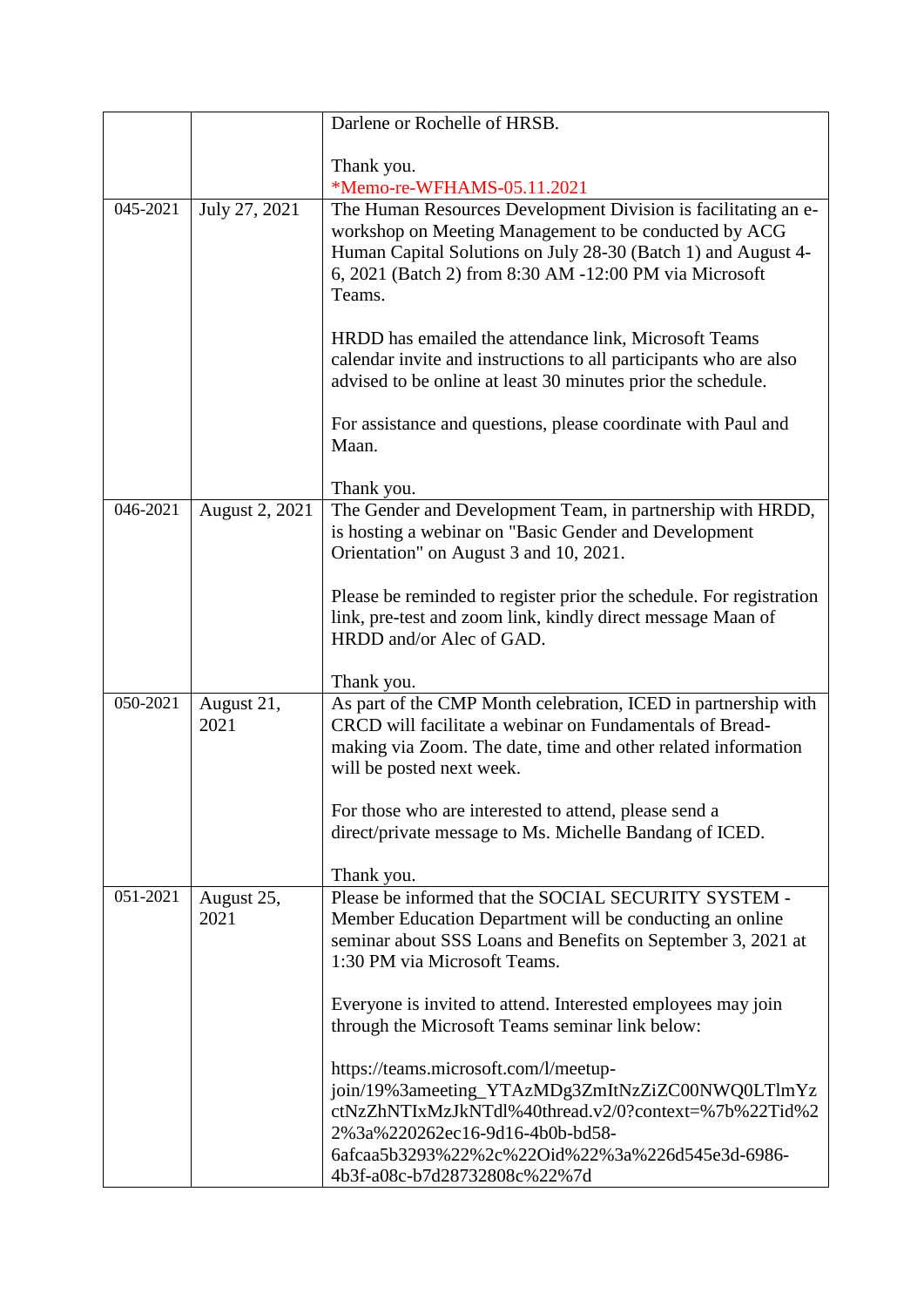|          |                       | For questions and other concerns, you may send a private                                                                                                                                                                                                                                                 |
|----------|-----------------------|----------------------------------------------------------------------------------------------------------------------------------------------------------------------------------------------------------------------------------------------------------------------------------------------------------|
|          |                       | message to Paul (HRDD) or Kaye (HRSB).                                                                                                                                                                                                                                                                   |
|          |                       |                                                                                                                                                                                                                                                                                                          |
|          |                       | Thank you.                                                                                                                                                                                                                                                                                               |
| 052-2021 | August 26,<br>2021    | Insurance and Community Enhancement Department (ICED) and<br>Customer Relations and Complaints Department (CRCD) will<br>be facilitating a webinar on Fundamentals of Bread-making to be<br>held on August 31, 2021 at 9:00 AM via Zoom.                                                                 |
|          |                       | For those who have expressed their intention to attend, you may<br>join the webinar through the link below:                                                                                                                                                                                              |
|          |                       | Join Zoom Meeting<br>https://us02web.zoom.us/j/85385856281?pwd=VFR6eXh5USt6<br>MIRmR2h0RGZmQTFLUT09                                                                                                                                                                                                      |
|          |                       | Meeting ID: 853 8585 6281<br>Passcode: bread                                                                                                                                                                                                                                                             |
|          |                       | If you have questions and/or other concerns, please DM Ms.<br>Michelle of ICED.                                                                                                                                                                                                                          |
|          |                       | Thank you.                                                                                                                                                                                                                                                                                               |
| 055-2021 | September 20,<br>2021 | The Insurance and Community Enhancement Department, in<br>partnership with Human Resources Development Department,<br>will facilitate an online training on Insurance Management on<br>September 22, 24, 29, and October 6, 8, 13, 15, 20, 2021 from<br>8:30 AM to 12:00 PM via Zoom.                    |
|          |                       | Please see the attached Special Order for the list of participants<br>per batch.                                                                                                                                                                                                                         |
|          |                       | Zoom meeting room details, Pre-test, Attendance form, and Post-<br>Test will be sent to the participants' respective email addresses.<br>Participants are advised to be online at least 15 minutes prior the<br>schedule.                                                                                |
|          |                       | For inquiries and other concerns, you may send a private/direct<br>message to Louie and Gello from ICED and/or Paul of HRDD                                                                                                                                                                              |
|          |                       | Thank you.<br>*SO 21-1400 Sept 2021                                                                                                                                                                                                                                                                      |
| 061-2021 | November 3,<br>2021   | HRDD in partnership with the Anti-Red Tape Authority, will<br>facilitate an online orientation on RA 11032 also known as the<br>"Ease of Doing Business and Efficient Government Service"<br>Delivery Act of 2018" on November 11 and 12, 2021 from 9:00<br>AM to 12:00 PM and 1:00 to 3:00 PM via Zoom. |
|          |                       | Please see the attached Special Order for the list of participants<br>per batch.                                                                                                                                                                                                                         |